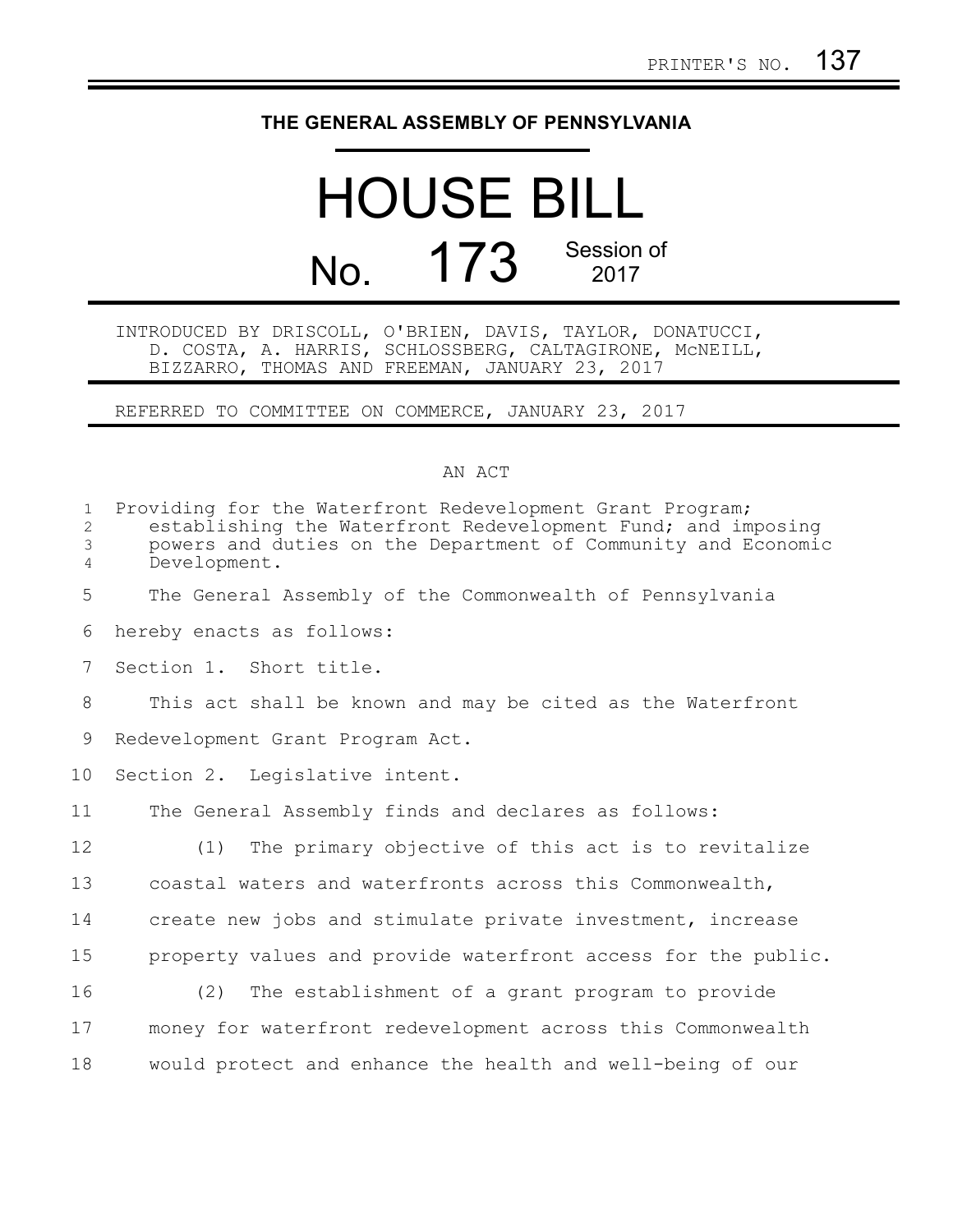Commonwealth's environment. 1

(3) A vibrant and healthy environment, especially along the coastal waters and waterfronts of this Commonwealth, would improve the overall health and well-being of citizens throughout this Commonwealth. 2 3 4 5

Section 3. Definitions. 6

The following words and phrases when used in this act shall have the meanings given to them in this section unless the context clearly indicates otherwise: 7 8 9

"Applicant." A municipal or county government, other political subdivision, an industrial or economic development or redevelopment authority or entity. 10 11 12

"Department." The Department of Community and Economic Development of the Commonwealth. 13 14

"Fund." The Waterfront Redevelopment Fund established under section 5. 15 16

"Program." The Waterfront Redevelopment Grant Program established under section 4. 17 18

"Secretary." The Secretary of Community and Economic Development of the Commonwealth. 19 20

"Waterfront redevelopment plan." A plan that provides for the improvement of a waterfront and meets the requirements under section  $4(c)$ . 21 22 23

Section 4. Waterfront Redevelopment Grant Program. 24

(a) Establishment.--The Waterfront Redevelopment Grant Program is established and shall be administered by the department. The purpose of the program shall be to issue grants to protect and revitalize coastal waters and waterfronts across this Commonwealth. 25 26 27 28 29

(b) Application.--An applicant must submit a written grant 30

20170HB0173PN0137 - 2 -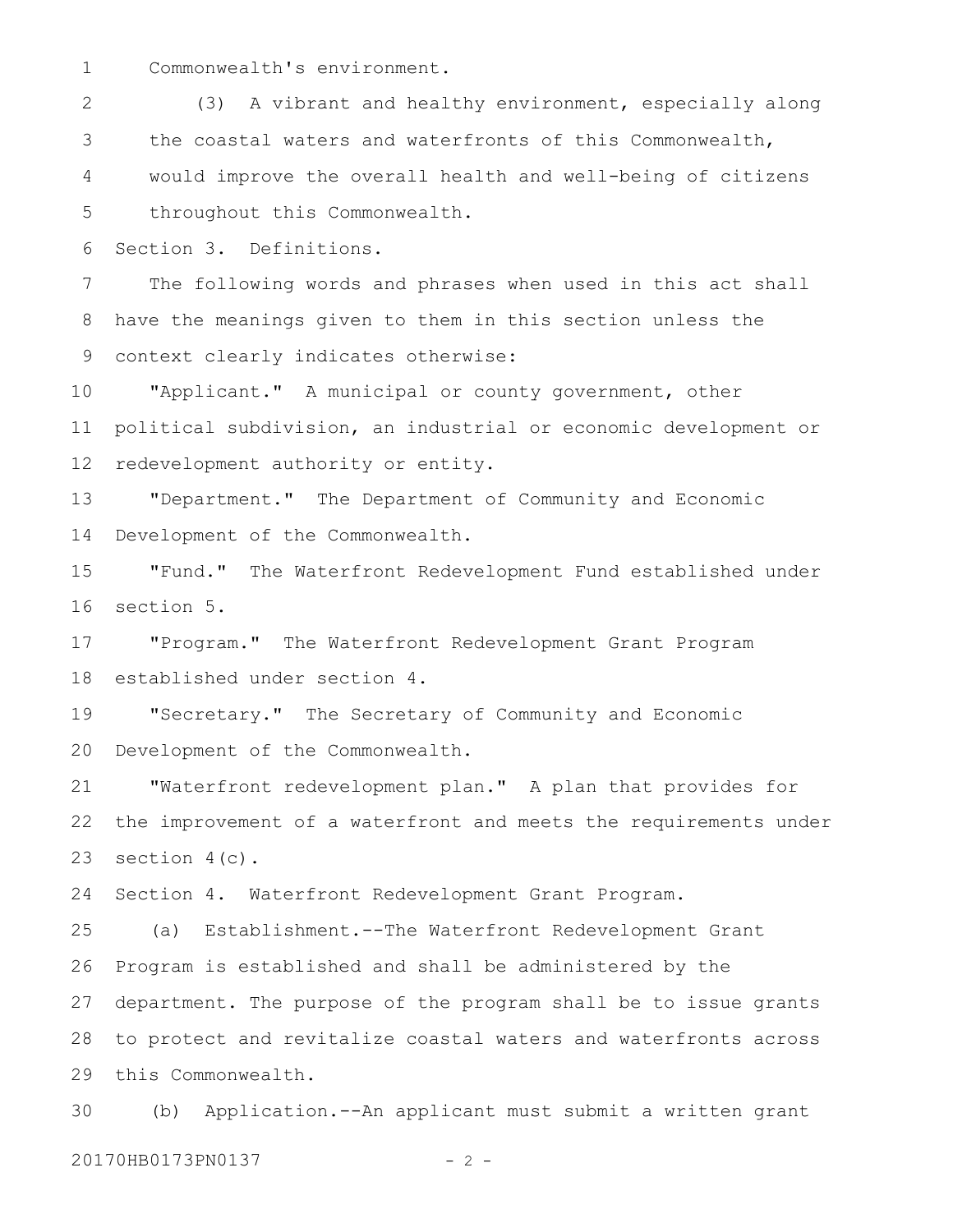application to the department in a manner prescribed by the department. The application must include the following information: 1 2 3

(1) A detailed description of the project and how the grant would be used, including any private sector participation. 4 5 6

(2) A copy of the waterfront redevelopment plan required under subsection (c) for the area in which the project is to be located. 7 8 9

(3) An explanation of how the project will contribute significantly to economic and community redevelopment or the revitalization of adjacent communities. 10 11 12

(4) An explanation of how the project will provide for public access to the waterfront or will provide recreational opportunities for the public, if applicable. 13 14 15

(5) If the project includes the purchase of property, an identification of the intended use of the property and a timeline for redevelopment of the property. 16 17 18

(6) The total cost of the project and the source of the matching funds required under subsection (f)(2). 19 20

(7) A detailed description of the practices the applicant will implement and maintain to control nonpoint source pollution from the project site. 21 22 23

(8) Other information that the department may require. (c) Waterfront redevelopment plan.--An applicant that applies for a grant shall prepare a waterfront redevelopment plan. The waterfront redevelopment plan, at a minimum, shall: 24 25 26 27

(1) Clearly designate the geographic area included within the waterfront planning area. 28 29

(2) Identify the economic impact on the improved area, 20170HB0173PN0137 - 3 -30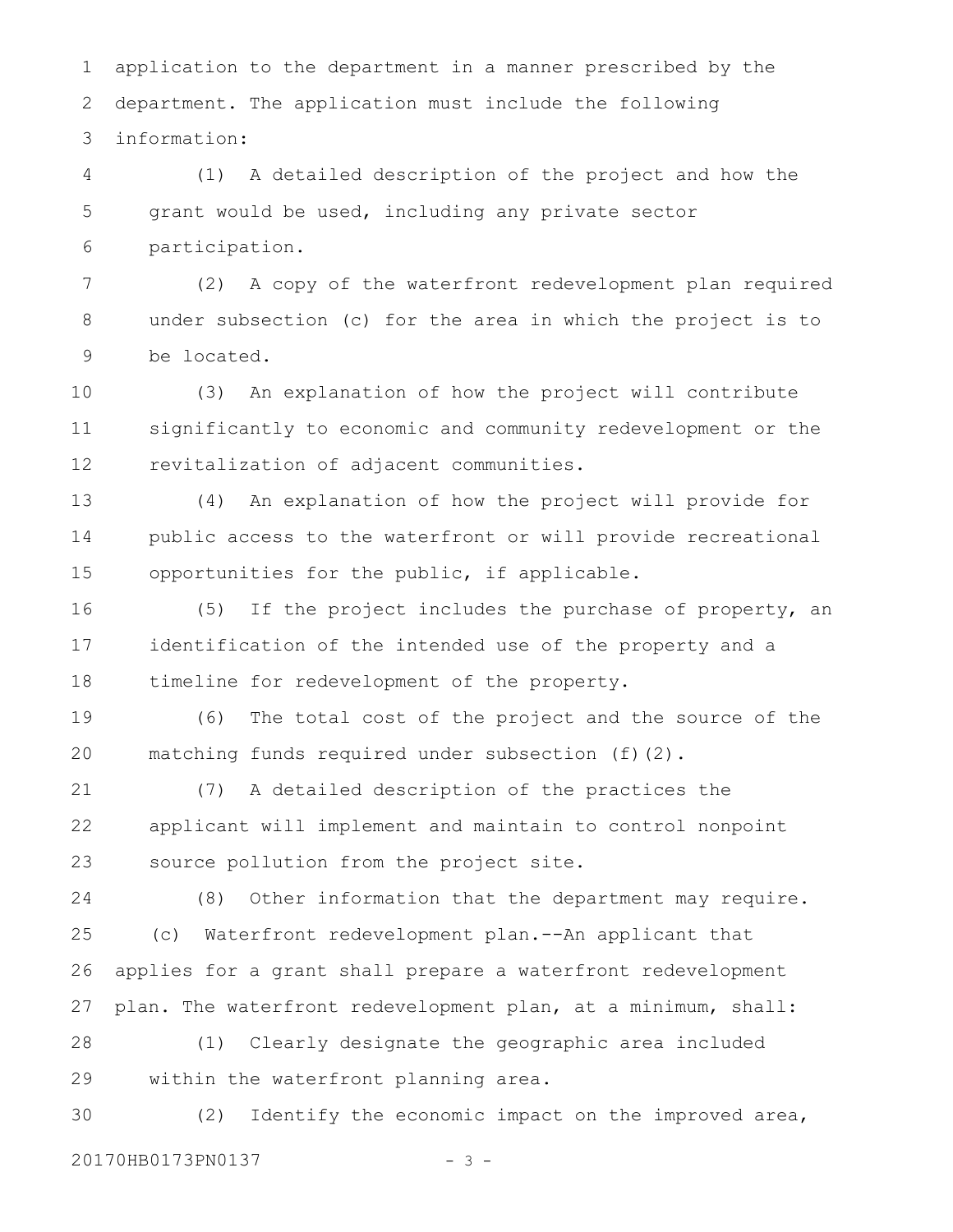the surrounding neighborhood and the region in which the waterfront planning area is located. 1 2

(3) Provide any additional information as required by the department for waterfront redevelopment plans. 3 4

(d) Publication and notice.--The department shall publish notice of the program's availability in the Pennsylvania Bulletin. 5 6 7

8

(e) Department action.--

(1) The department shall review the application and, within 60 days of receipt of an application, approve or disapprove the application. An application which has not been approved or disapproved by the department within the 60-day period shall be deemed approved. 9 10 11 12 13

(2) In reviewing grant applications, the department shall consider all of the following: 14 15

(i) Whether the project proposed to be funded is authorized by this act. 16 17

(ii) Whether the grant application submitted complies with this act. 18 19

(iii) Consistency of the project with the waterfront redevelopment plan required under subsection (c) for the area in which the project is located. 20 21 22

(iv) Additional public access to the waterfront or recreational opportunities for the public provided by the project. 23 24 25

(v) Significant contribution by the project to the region's economic and community redevelopment or the revitalization of adjacent communities. 26 27 28

(vi) Evidence of adverse economic and socioeconomic conditions within the waterfront planning area. 29 30

20170HB0173PN0137 - 4 -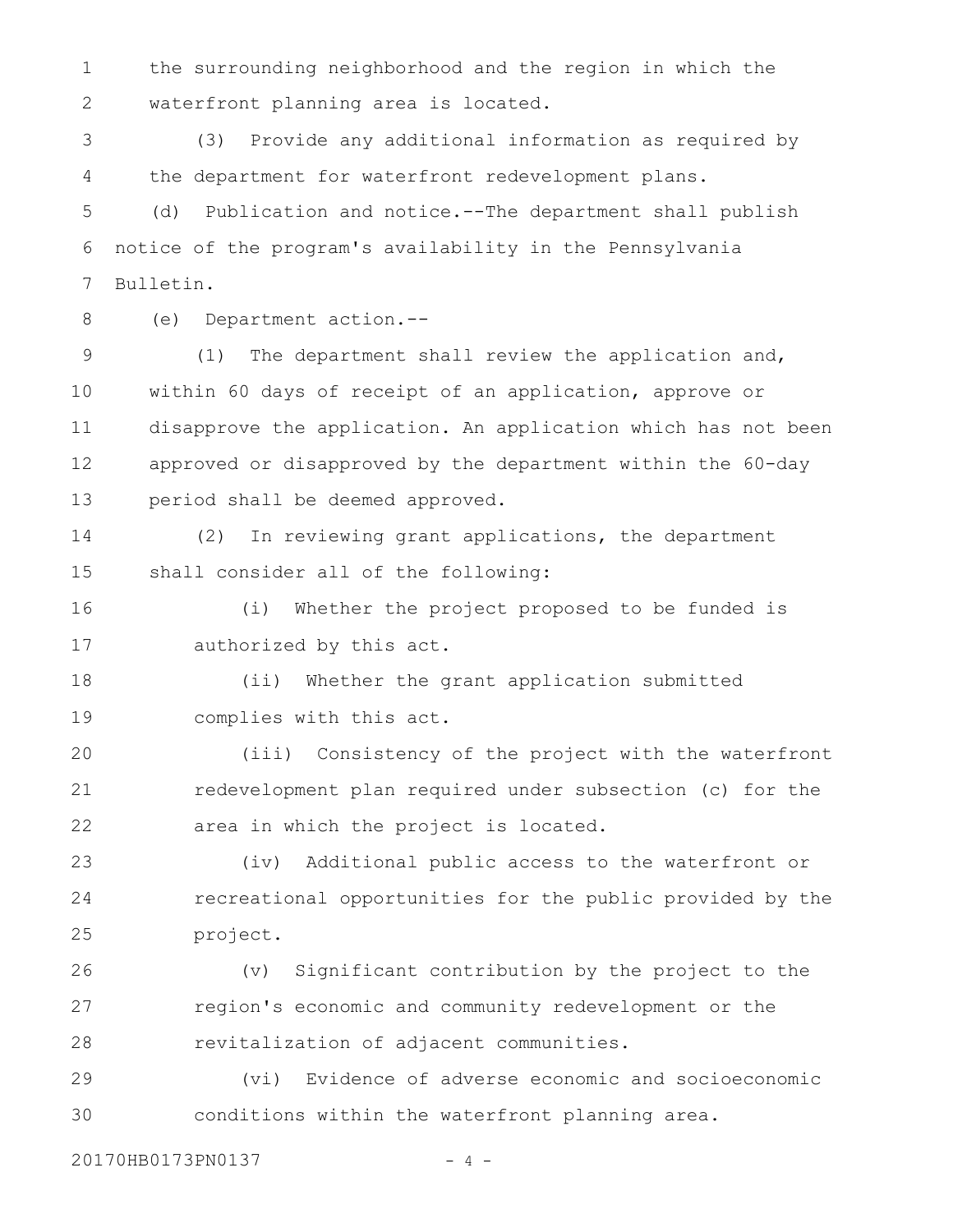(vii) The viability of the waterfront redevelopment plan required under subsection (c). 1 2

(viii) The level of public and private commitment and other resources available for the project. 3 4

(ix) The level of demonstrated commitment from local governments and other local political subdivisions. 5 6

(x) The level of public and private commitment to improving abandoned real property within the waterfront planning area in which the project is located. 7 8 9

(xi) The level of public input and public notification regarding the proposed project. 10 11

(xii) Documentation of the approval of or access to the matching funds required under subsection (f)(2) and the source of the matching funds. 12 13 14

(xiv) Other criteria that the department and the commission consider relevant. 15 16

(f) Award of grants.-- 17

(1) The department may issue a grant award to approved applicants for projects that contribute to the revitalization of waterfronts throughout this Commonwealth that meet any of the following purposes: 18 19 20 21

(i) Provide for response activities on waterfront property consistent with a waterfront redevelopment plan. (ii) Provide for the demolition of buildings and other facilities along a waterfront that are inconsistent with a waterfront redevelopment plan. 22 23 24 25 26

(iii) Provide for the acquisition of waterfront property or the assembly of waterfront property consistent with a waterfront redevelopment plan. 27 28 29

(iv) Provide public infrastructure and public 30

20170HB0173PN0137 - 5 -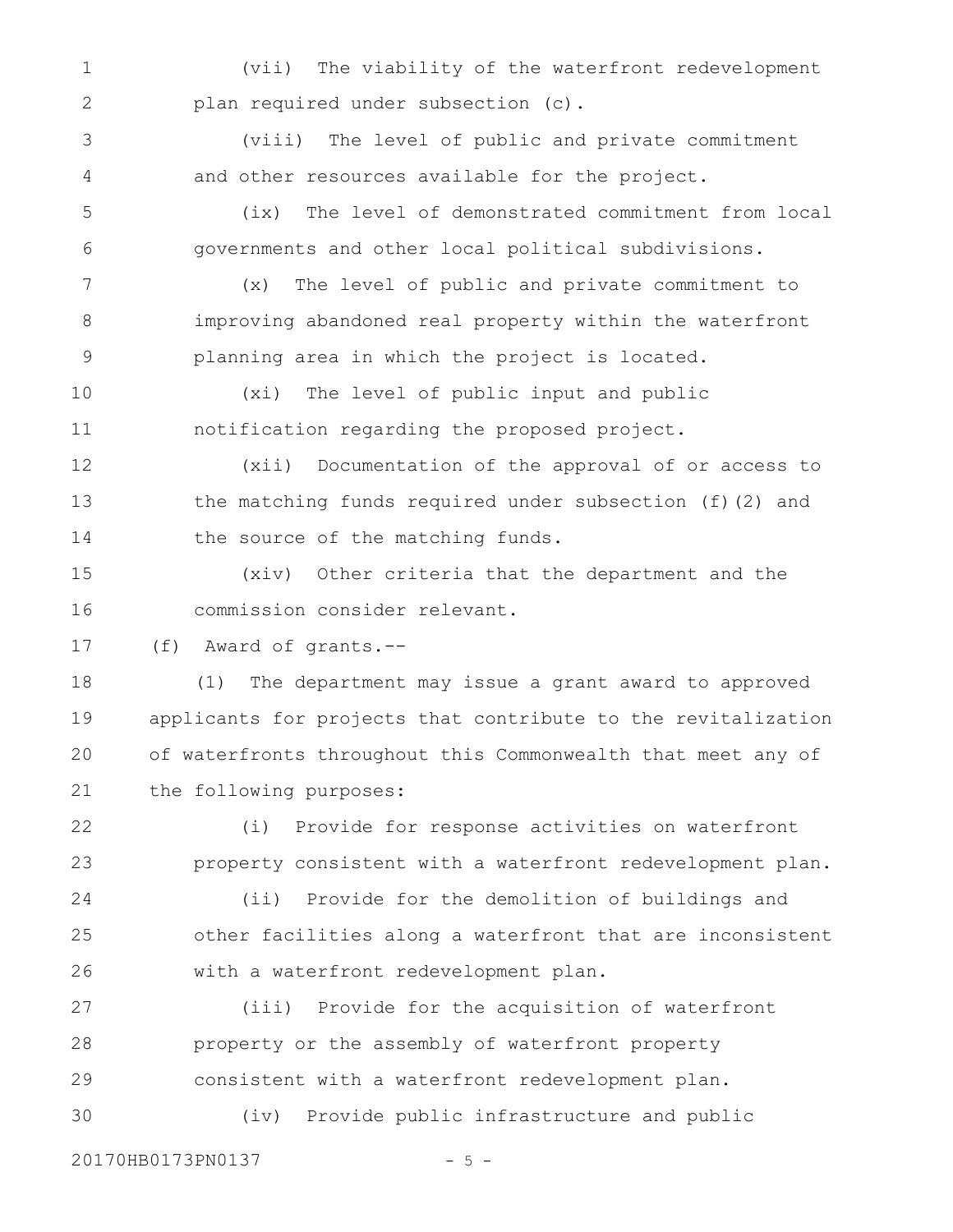facility improvements to waterfront property consistent with a waterfront redevelopment plan. 1 2

(2) For each grant issued under this subsection, the department shall require that an approved applicant provide matching funds of at least 25% of the project's total cost from other public or private funding sources. 3 4 5 6

(3) Grants may be awarded on a pro rata basis if the total dollar amount of the approved application exceeds the amount of funds appropriated by the General Assembly for the program. 7 8 9 10

Section 5. Waterfront Redevelopment Fund. 11

(a) Establishment.--The Waterfront Redevelopment Fund is established in the State Treasury. All appropriations, contributions and alternative funds received by the department as authorized by State law to protect and revitalize coastal waters and waterfronts across this Commonwealth shall be deposited into the fund. 12 13 14 15 16 17

(b) Allocation of funds.--All money in the fund is hereby appropriated on a continuing basis to the department and shall be used as follows: 18 19 20

(1) At least 85% of the fund shall be used by the department for grants authorized under this act. 21 22

(2) Not more than 15% of the fund may be used by the department for State and local administration and program services. 23 24 25

(c) Alternative funding.--The department may solicit and accept alternative funding, including Federal funds, grants and donations from any source to assist with the goals of this act. All money received by the department under this act to protect and revitalize coastal waters and waterfronts across this 26 27 28 29 30

20170HB0173PN0137 - 6 -